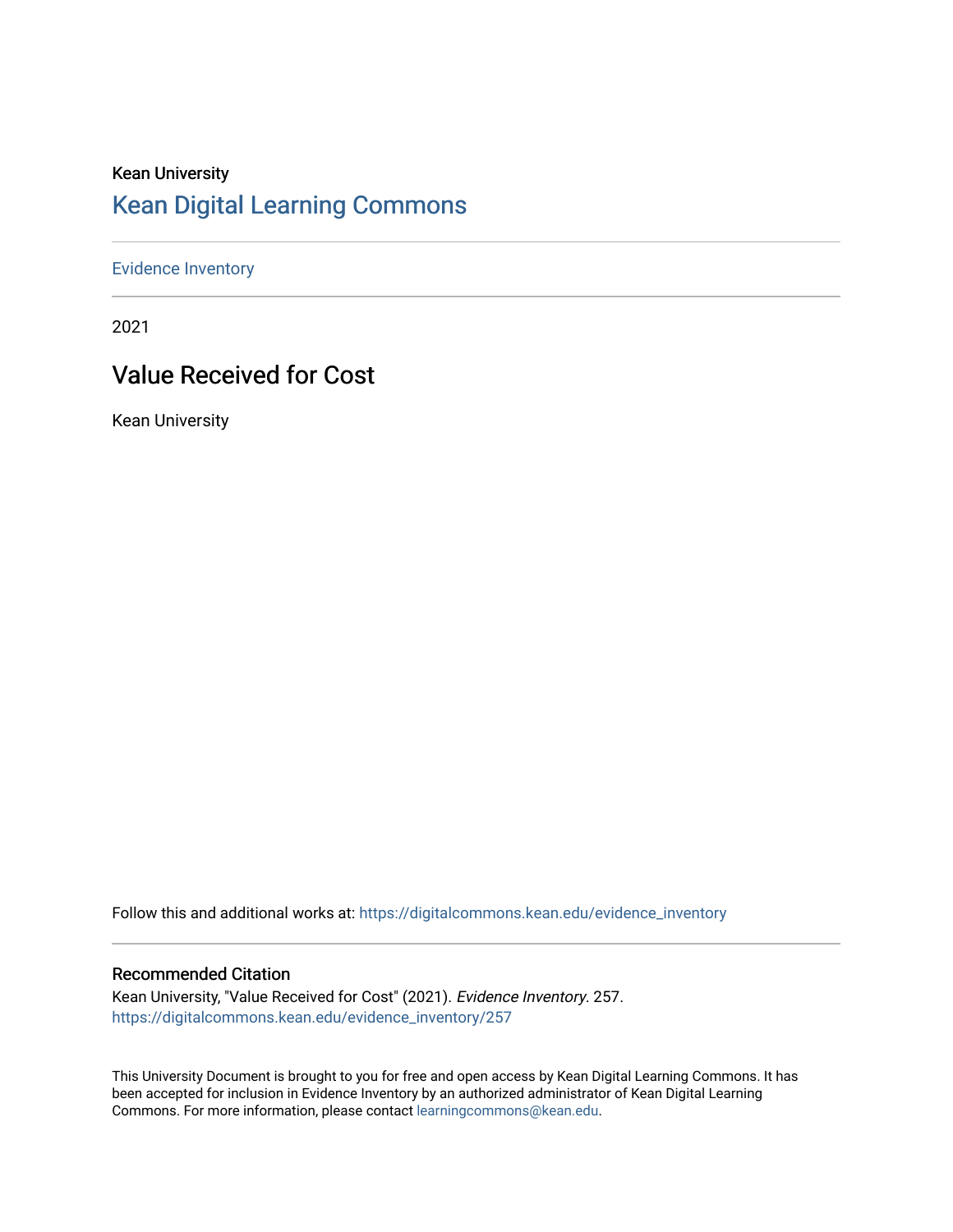### Value Received for Cost

#### Abstract

This webpage will bring prospective students/current students to the main page for the Wenzhou Kean University webpage. This page will provide all students with the resources and links needed to help them navigate through the Wenzhou campus.

### Keywords

Standard II, Student, Kean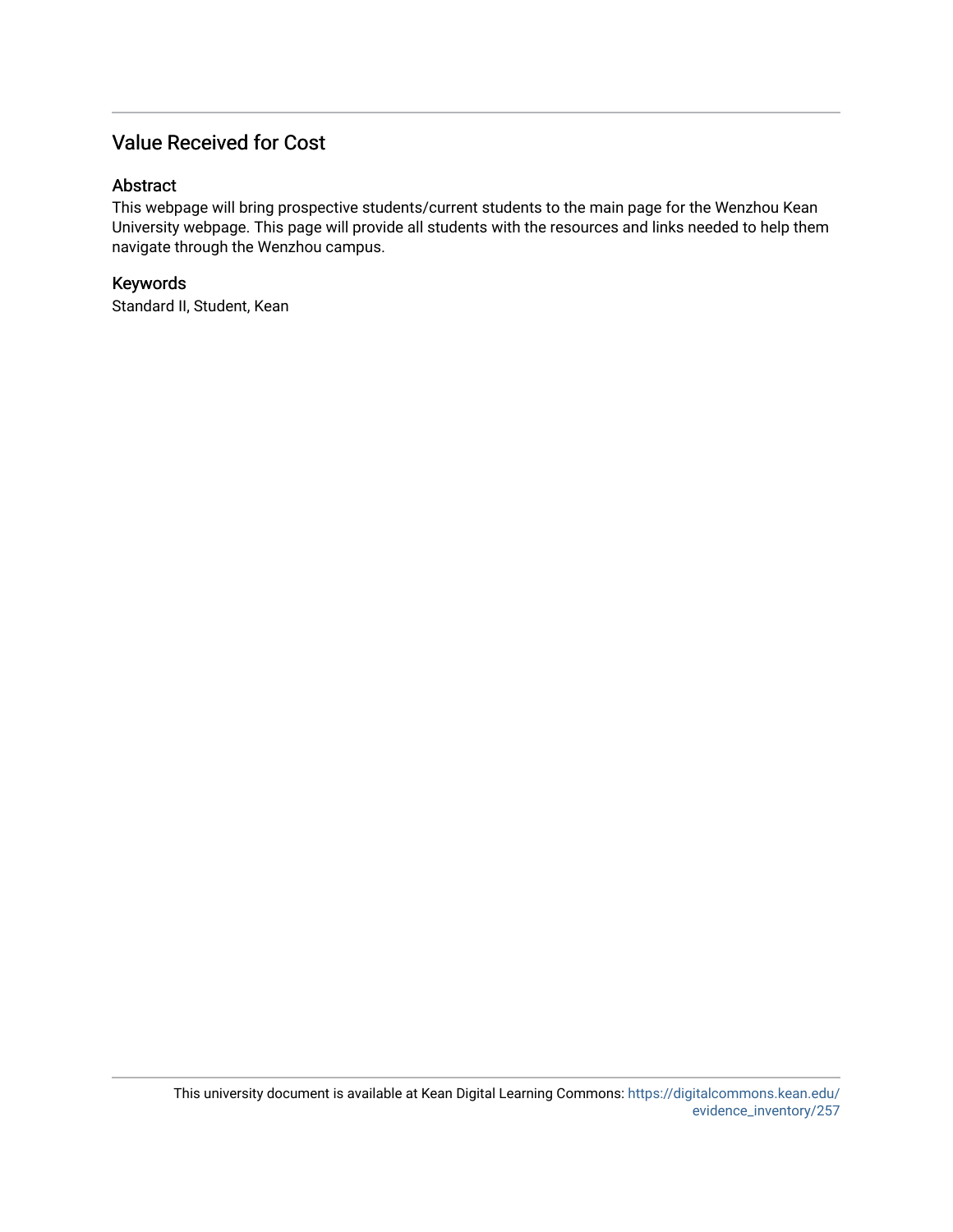



# DIPLOMA/DEGREE

Students will graduate with Bachelor's degree from Wenzhou-Kean University, China and Kean University, U.S.A.

## FEATURES

## International Faculty American Education

The University introduces high quality educational resources from the U.S. comprehensively. The curriculum fully than 90% of the faculties are either from Kean University or globally recruited.

## English Environment Inquiry Learning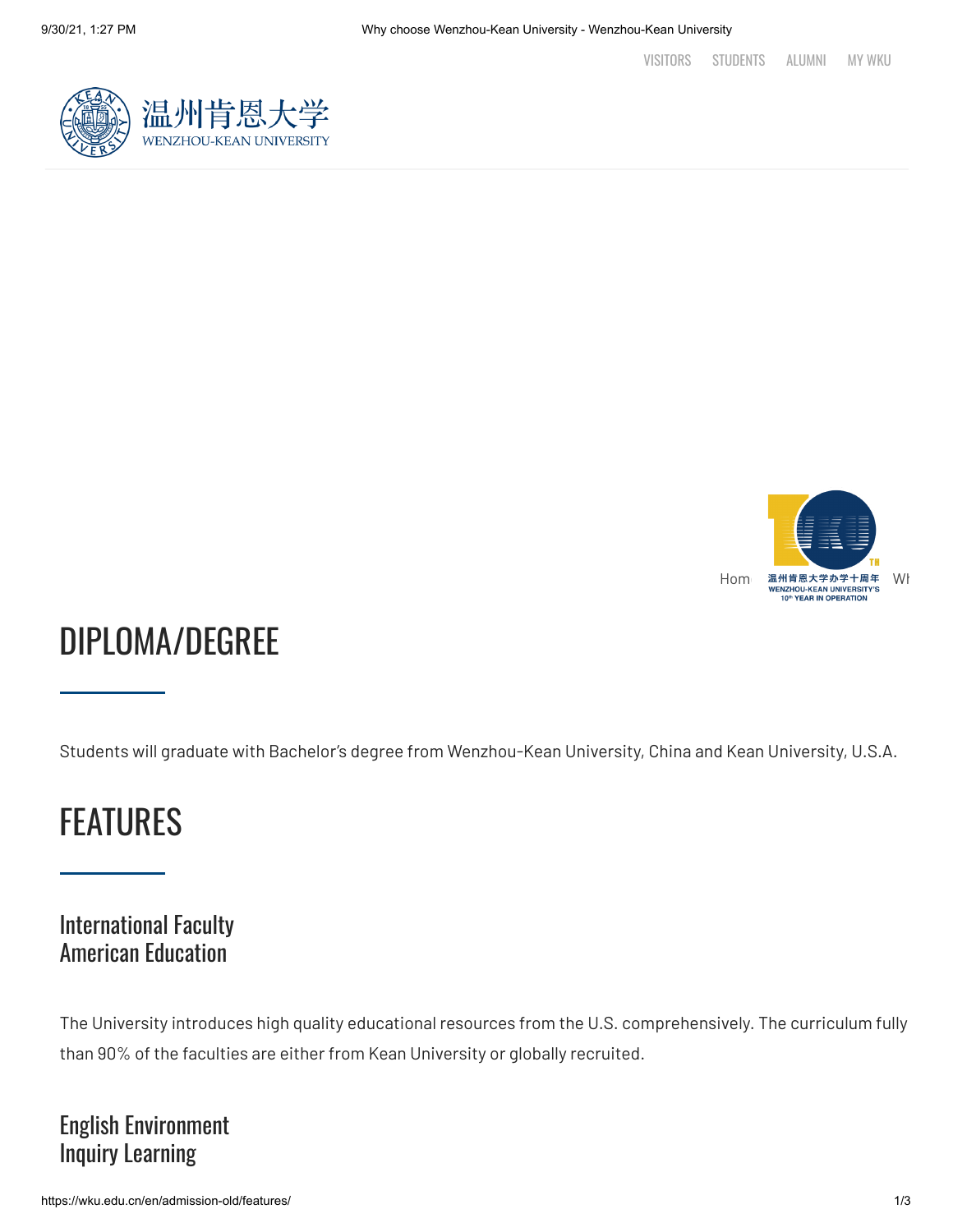WKU uses a western teaching model, to emphasize on interactive instruction and group work. This is used to impr English Language Center helps students to be familiar with the English-only teaching style and English learning en

## Sino-American Exchanges Direct Post-graduate Program

Students can choose various academic and cultural exchange programs in Kean University (USA). Qualified gradua

## Diverse Extracurricular Activities Digital Campus

In terms of students' majors and interest, they can participate in a wide variety of Extracurricular Activities, which allows students to access international learning resources, and the Library resources of Kean University.

## Beautiful Environment Advanced Facilities



The school is located in the beautiful Flower Town of south Zhejiang. It is surrounded by mountain with a pleasant management platform (MediaSite) that allows students to review classes at any time. The layout of students' resid choose a private bedroom or a shared bedroom for 2 people. The average area for each student is over 20 square i